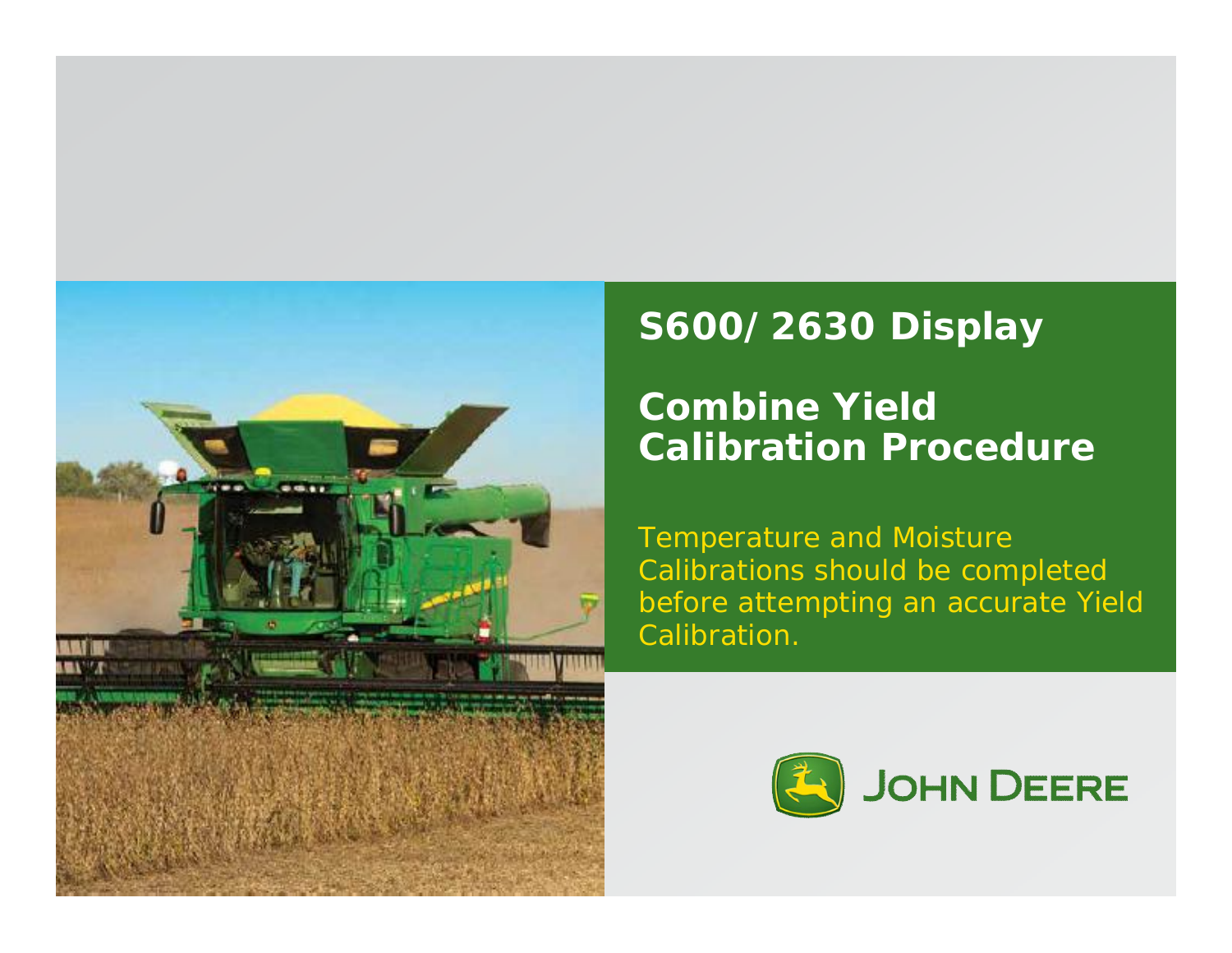### **Moisture & Yield System**



**-** Moisture sensor is mounted within the Elevator Mount Unit on the side of the clean grain elevator.

**-** Mass Flow sensor is mounted on the transition housing, inside the grain tank.

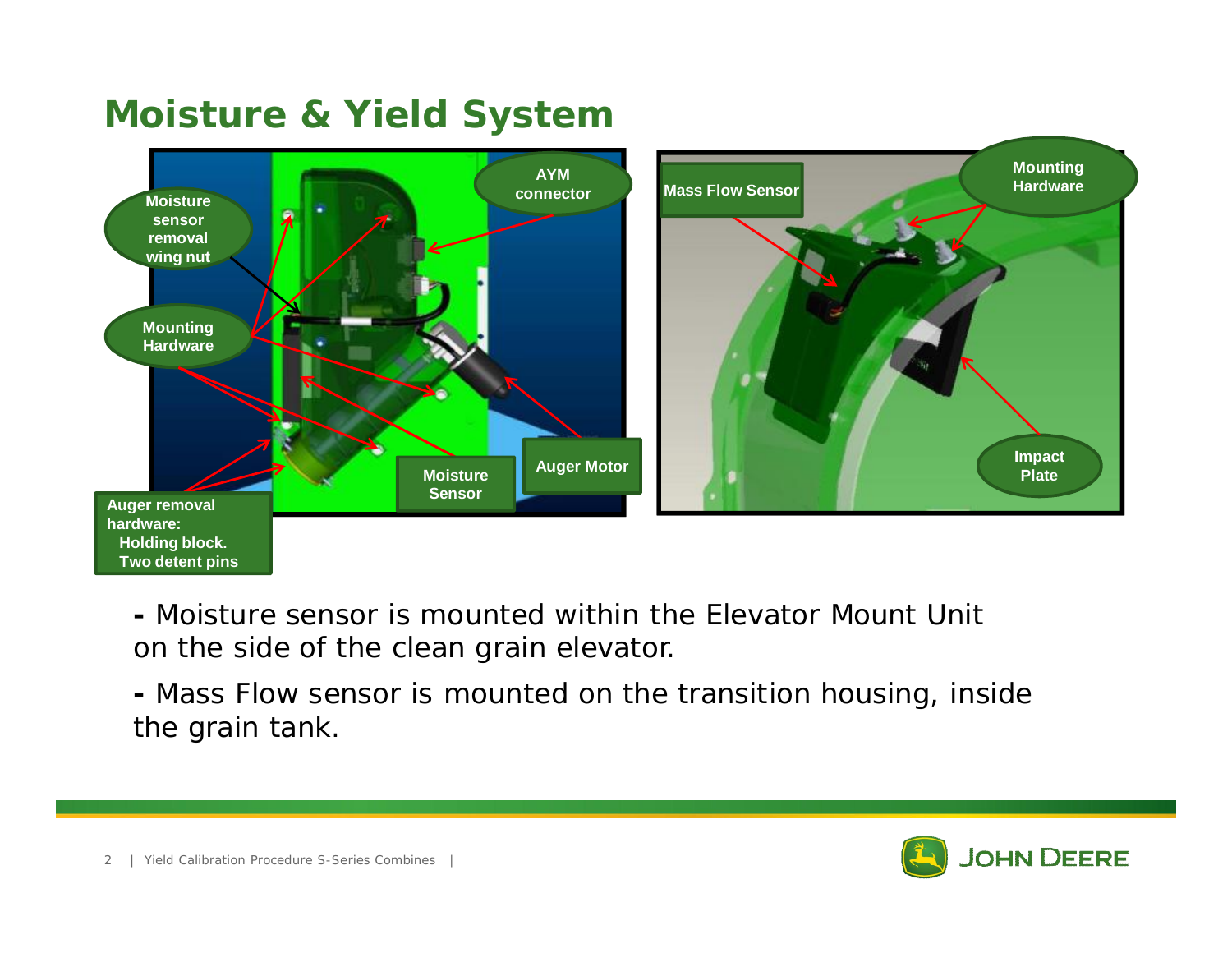### **Calibration Sequence**

**Temperature Calibration Mass Flow Vibration Calibration Moisture Correction and Calibration Weight (Yield) Calibration**



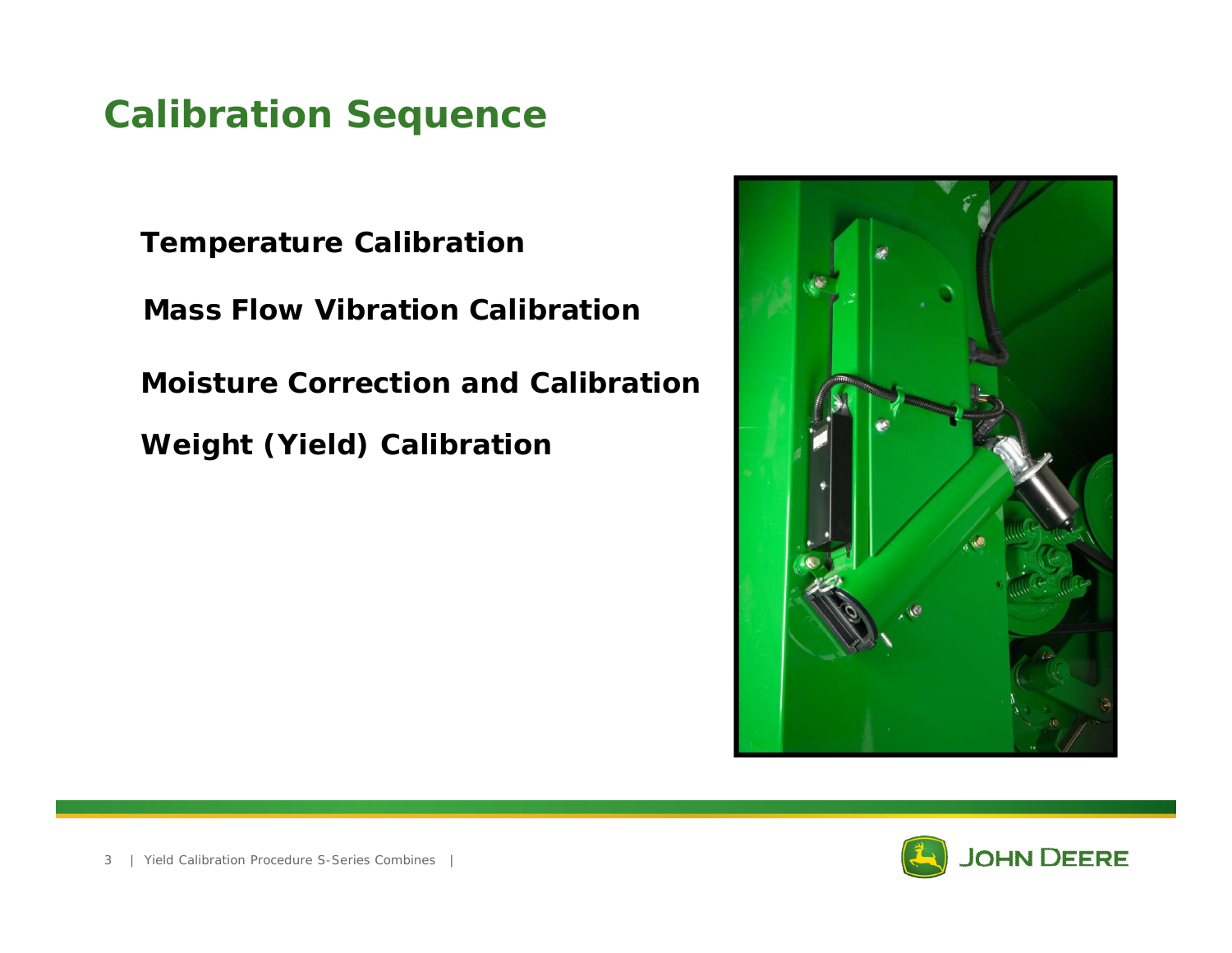#### **Temperature Calibration**

**The reading should be an accurate measurement of the surrounding air temperature. Perform once a season and be sure the moisture meter is empty.**

- **1.** From the combine home page press **B**(book w/ wrench).
- **2.** Next press **G**(triangle) for user calibrations.

**3.** Select "**Moisture Sensor Temperature**" from the calibration list and press accept.

**Moisture Sensor Temperature** 





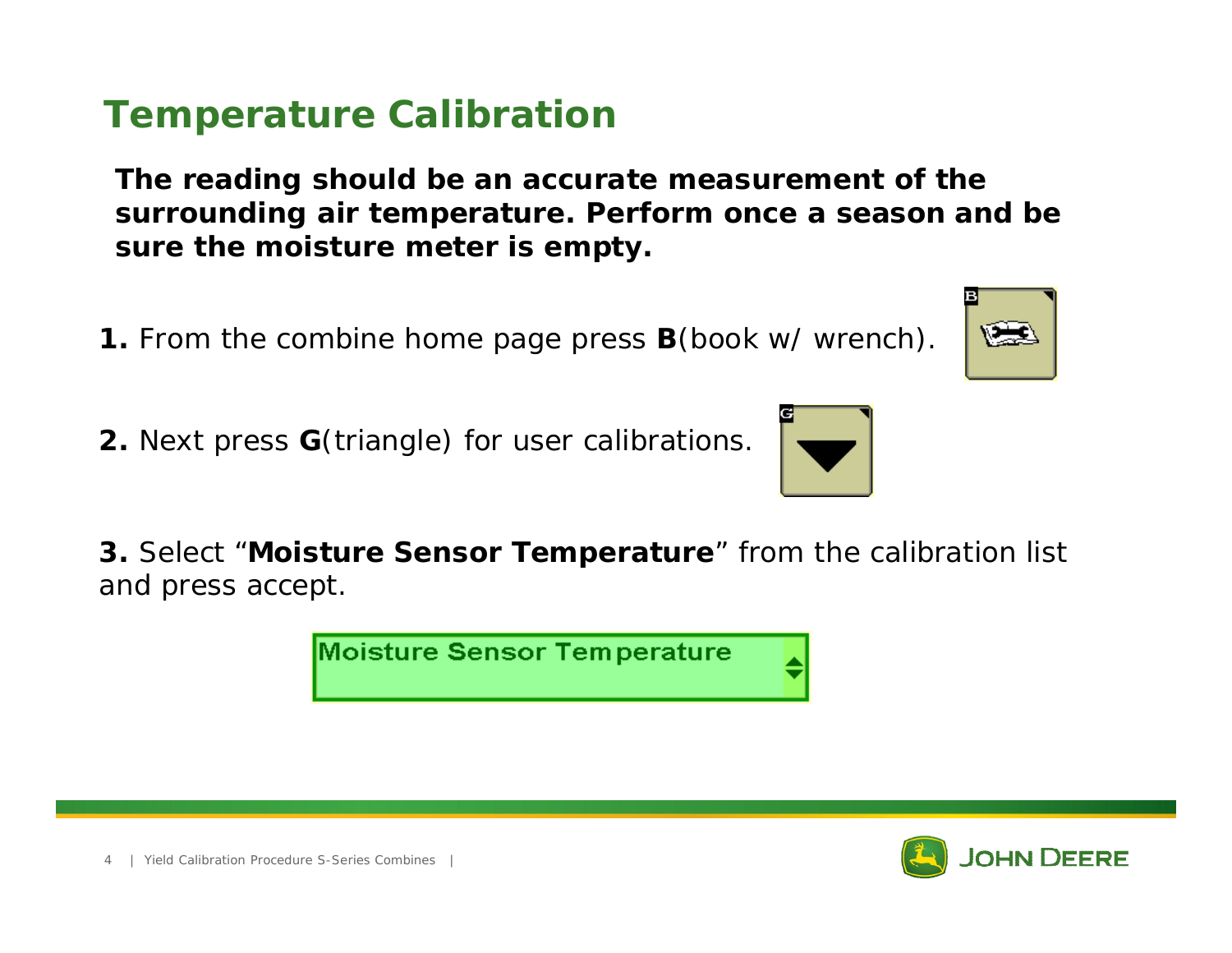### **Temperature Calibration**

**4.** Use the "**+**" or "**-**" button until the sensor temperature matches the surrounding.



**5.** Select the "**accept**" button when complete.





5 | Yield Calibration Procedure S-Series Combines |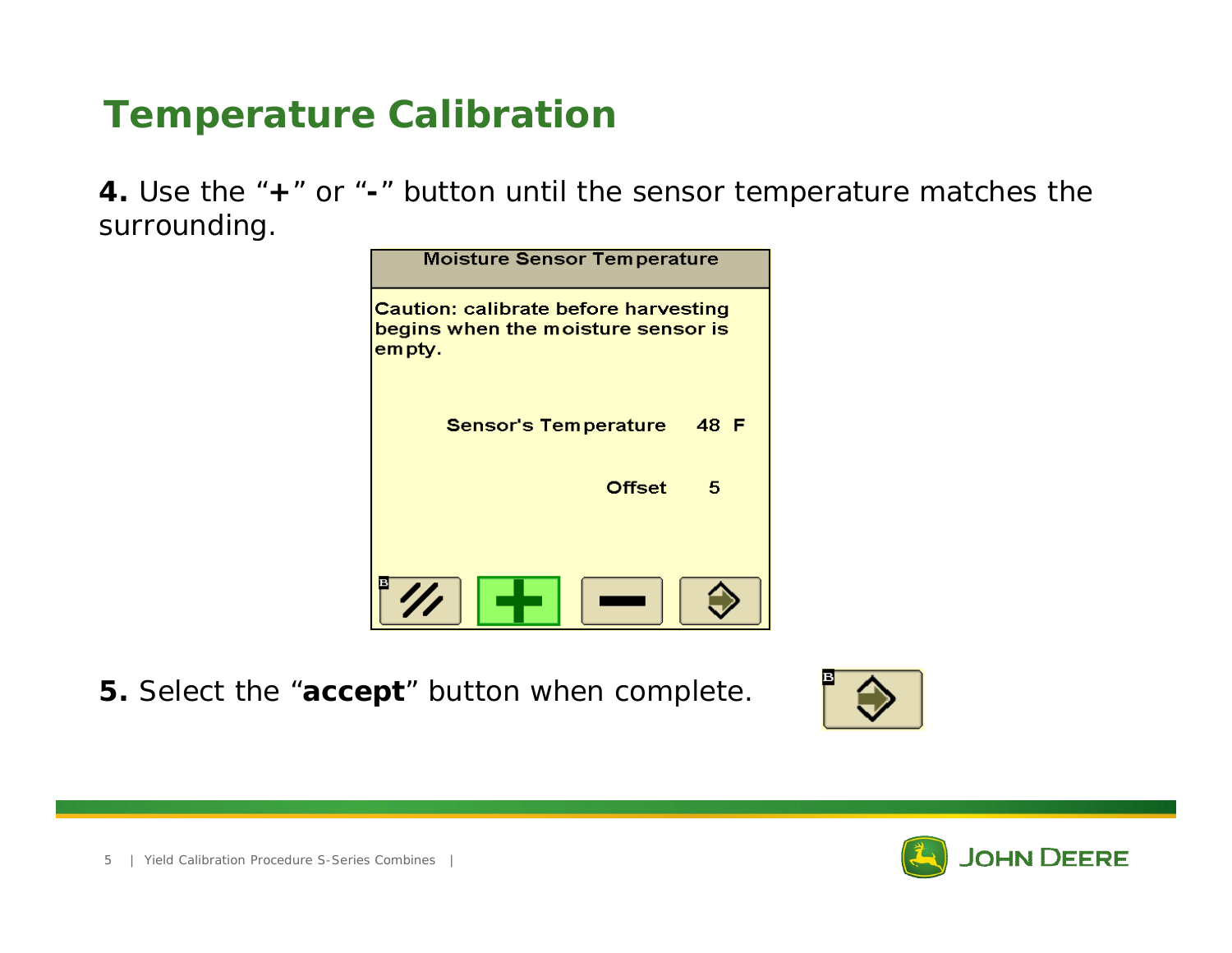#### **Mass Flow Vibration**

**Select the correct crop type as this calibration will be saved under the crop identified in the combine setup. Perform this calibration with the correct head on the combine in the harvest operating position. Perform in each crop type.**

- **1.** From the combine home page press **B**(book w/ wrench).
- **2.** Next press **G**(triangle) for user calibrations.

**3.** Select "**Mass Flow Vibration**" from the calibration list and press **accept**.

| <b>Mass Flow Vibration</b> |  |
|----------------------------|--|





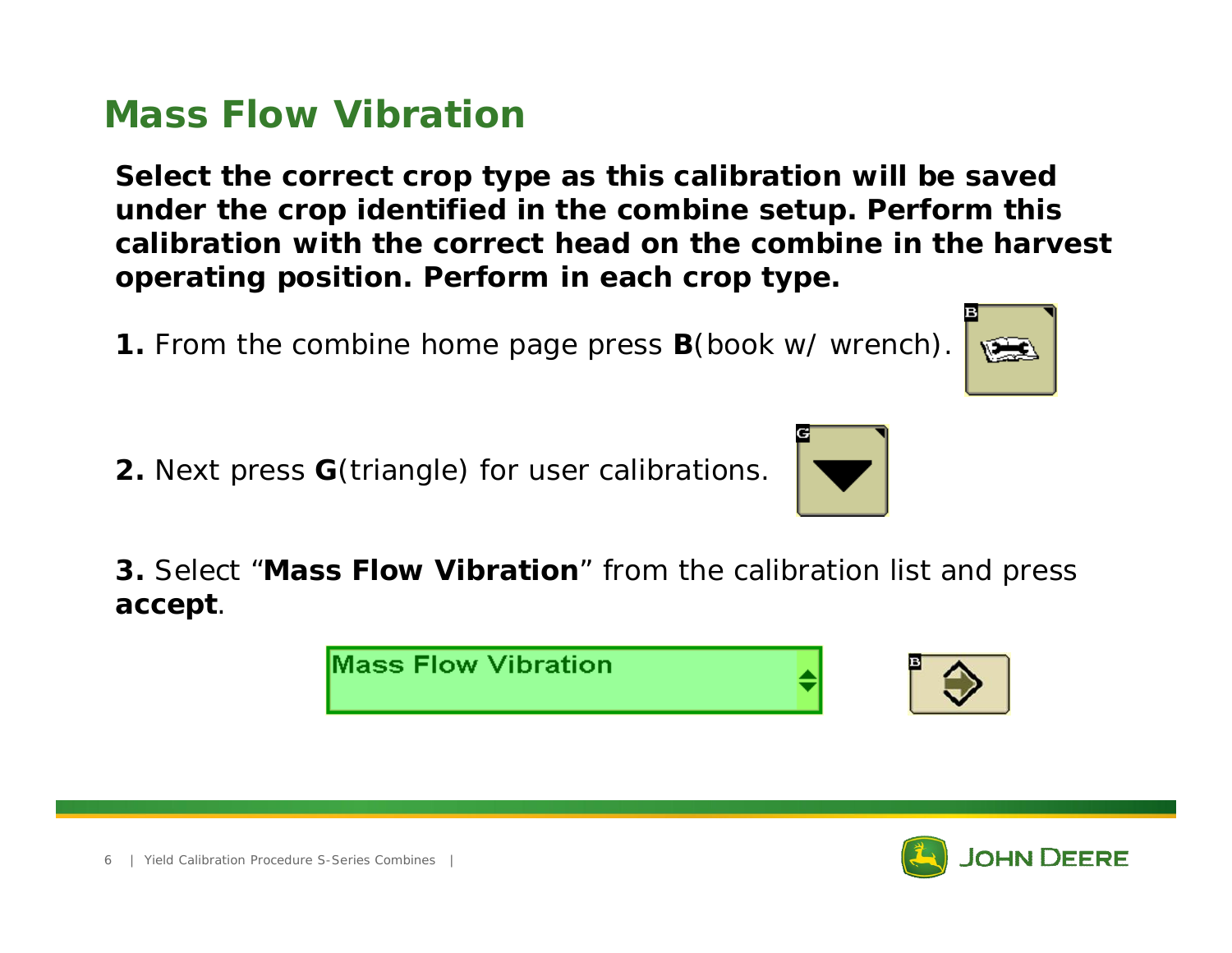### **Mass Flow Vibration**



**4.** Follow the instructions in the calibration. Engage the header and separator, with the header in the harvesting position take the engine speed to high idle, be sure the header is not resting on the ground and the grain tank is empty.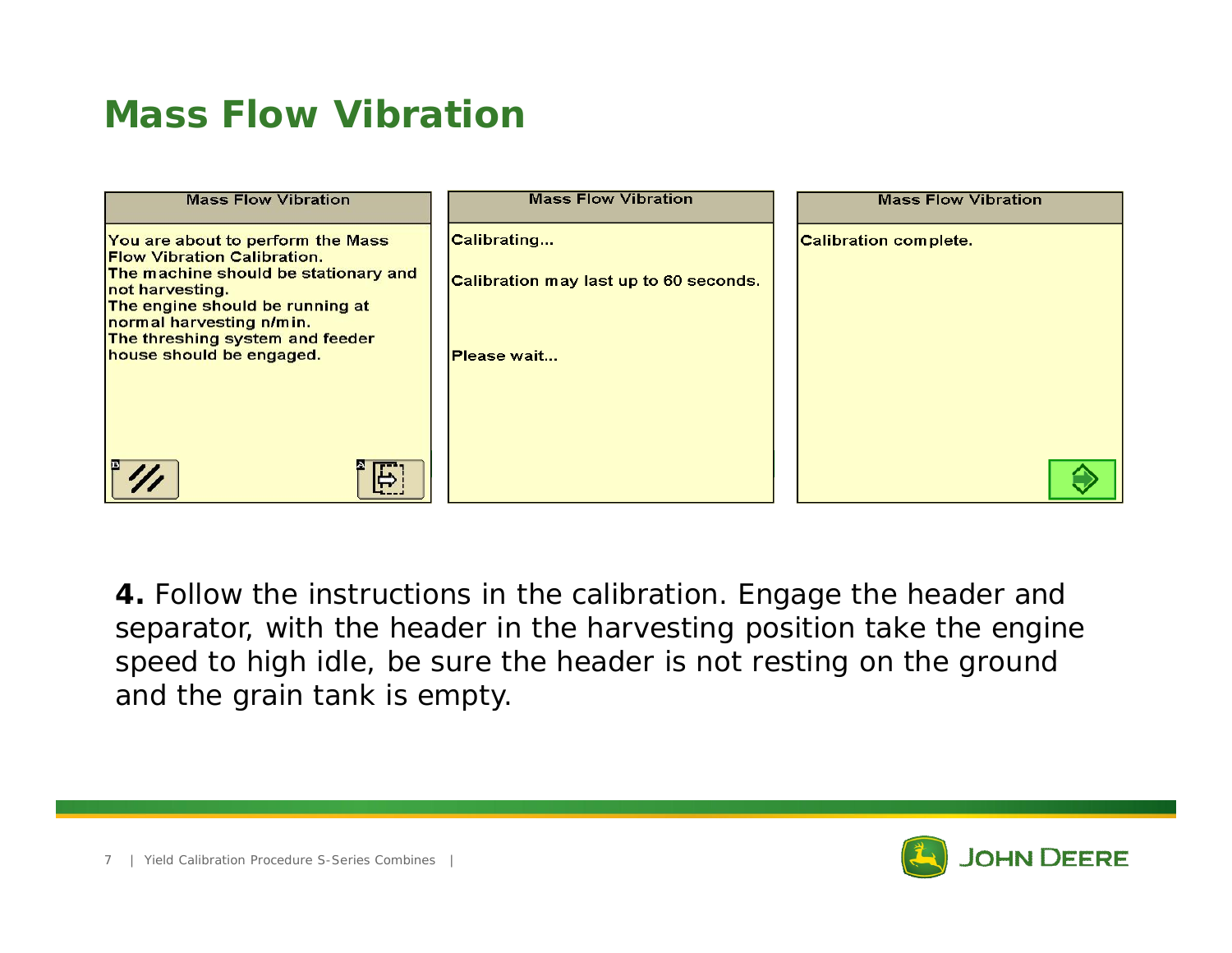#### **Clean the Moisture Sensor Capacitance Plate at least once per season.**



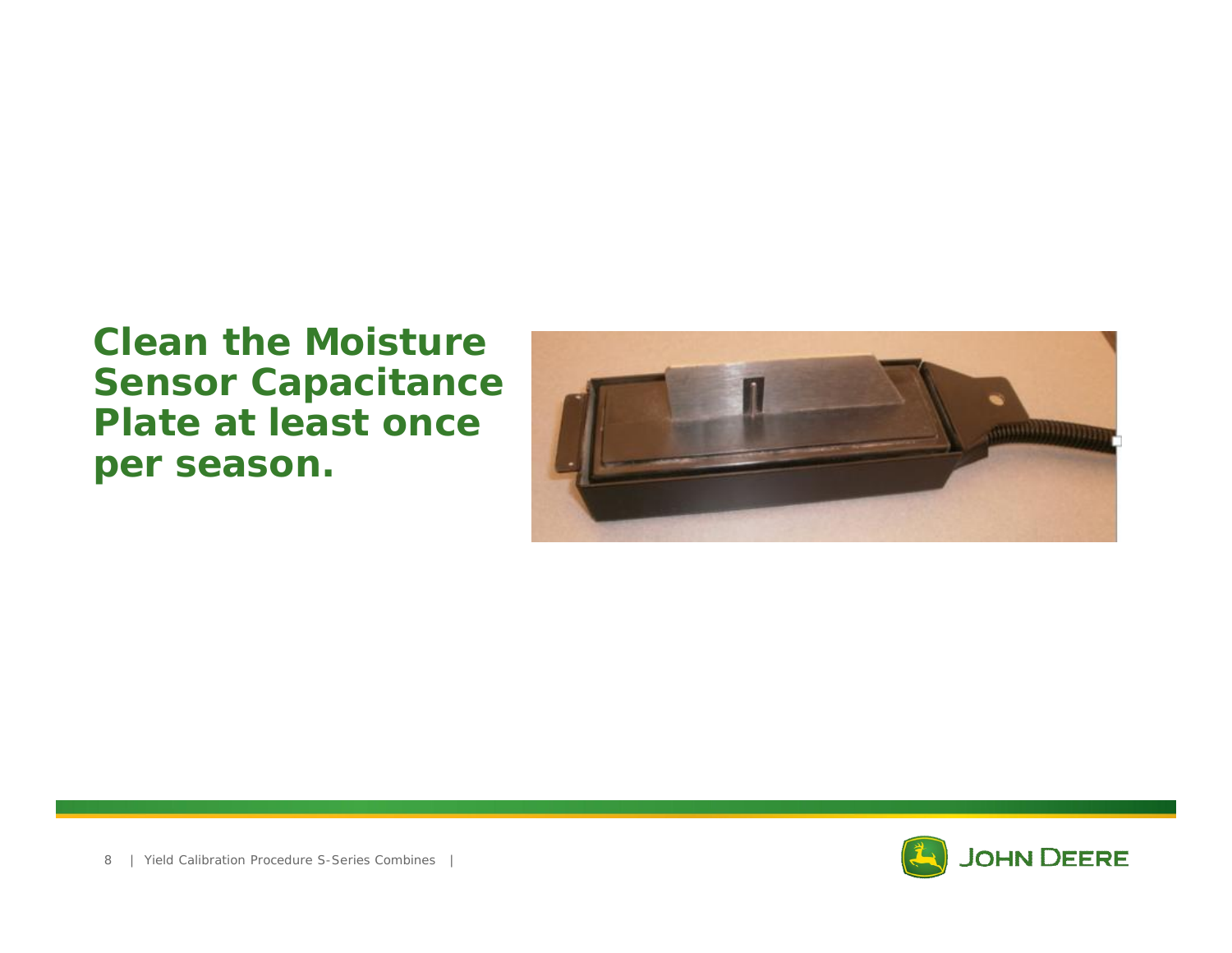### **Moisture Correction and Calibration**

**Temperature calibration should be performed before this correction. Ensure moisture sensor metal plates are clean at the beginning of each season. Plates may be cleaned with glass cleaner or water. Calibrate moisture for each grain type.**

**1.** From the combine home page press **H**(arrow w/ dot above).

**2.** Then press **D**(percent w/ wave line) for "**Moisture Setup**".







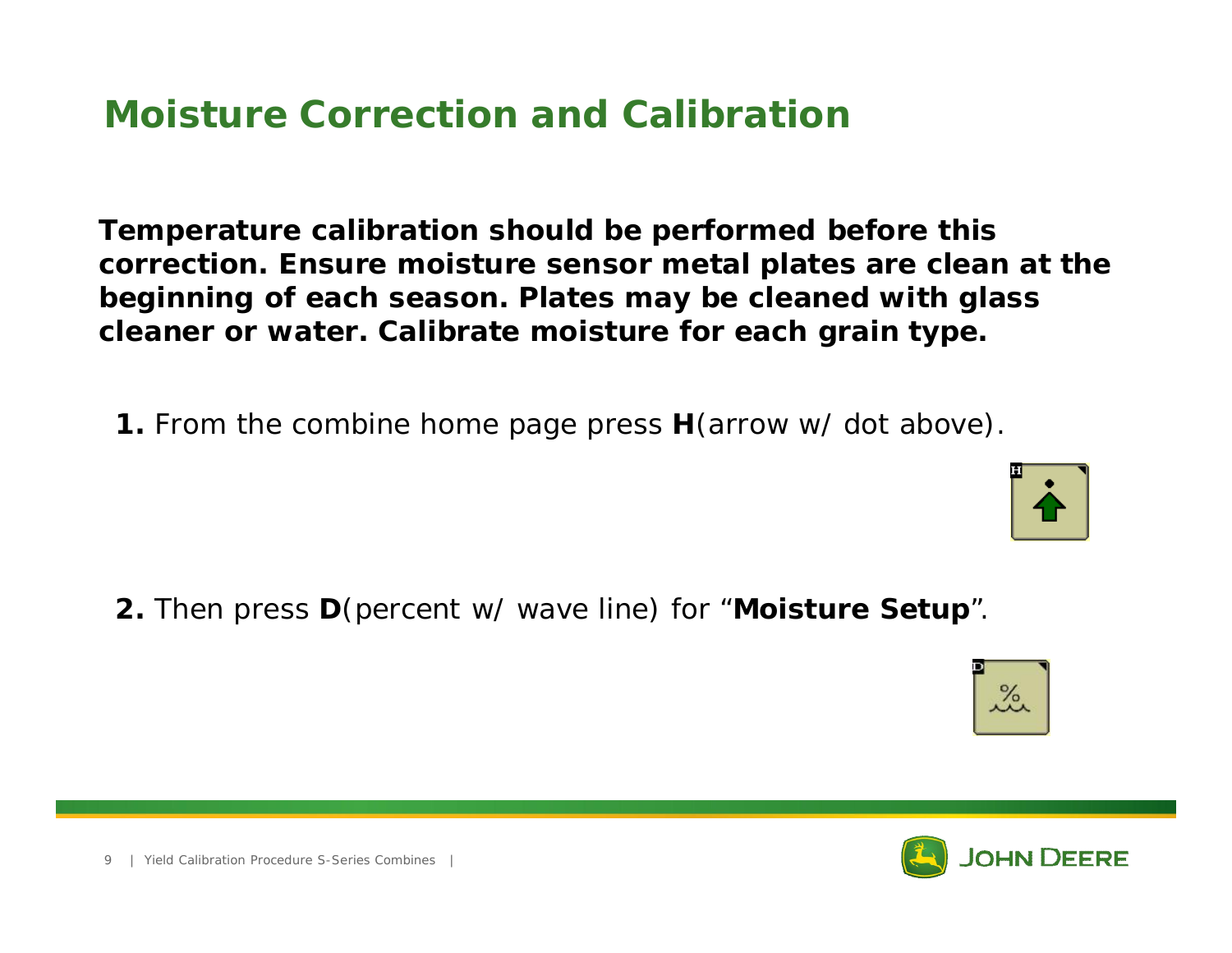### **Moisture Correction and Calibration Cont'd.**

**3.** Check mark the box labeled "**Moisture Correction**".

| <b>Combine - Setup Moisture</b>   |
|-----------------------------------|
| <b>Moisture Alarm</b>             |
| <b>OFF</b><br>ON                  |
| <b>Minimum</b><br>Maximum         |
| 40 <sub>96</sub><br>l%            |
| <b>Moisture Correction</b><br>0.0 |
| <b>Fixed Moisture</b>             |
| <b>Yield Units</b>                |
| <b>Bushels</b>                    |
|                                   |

**4.** Next be sure the numerical box reads **0.0**, if it does not highlight and change. You may return to the combine home page if desired.

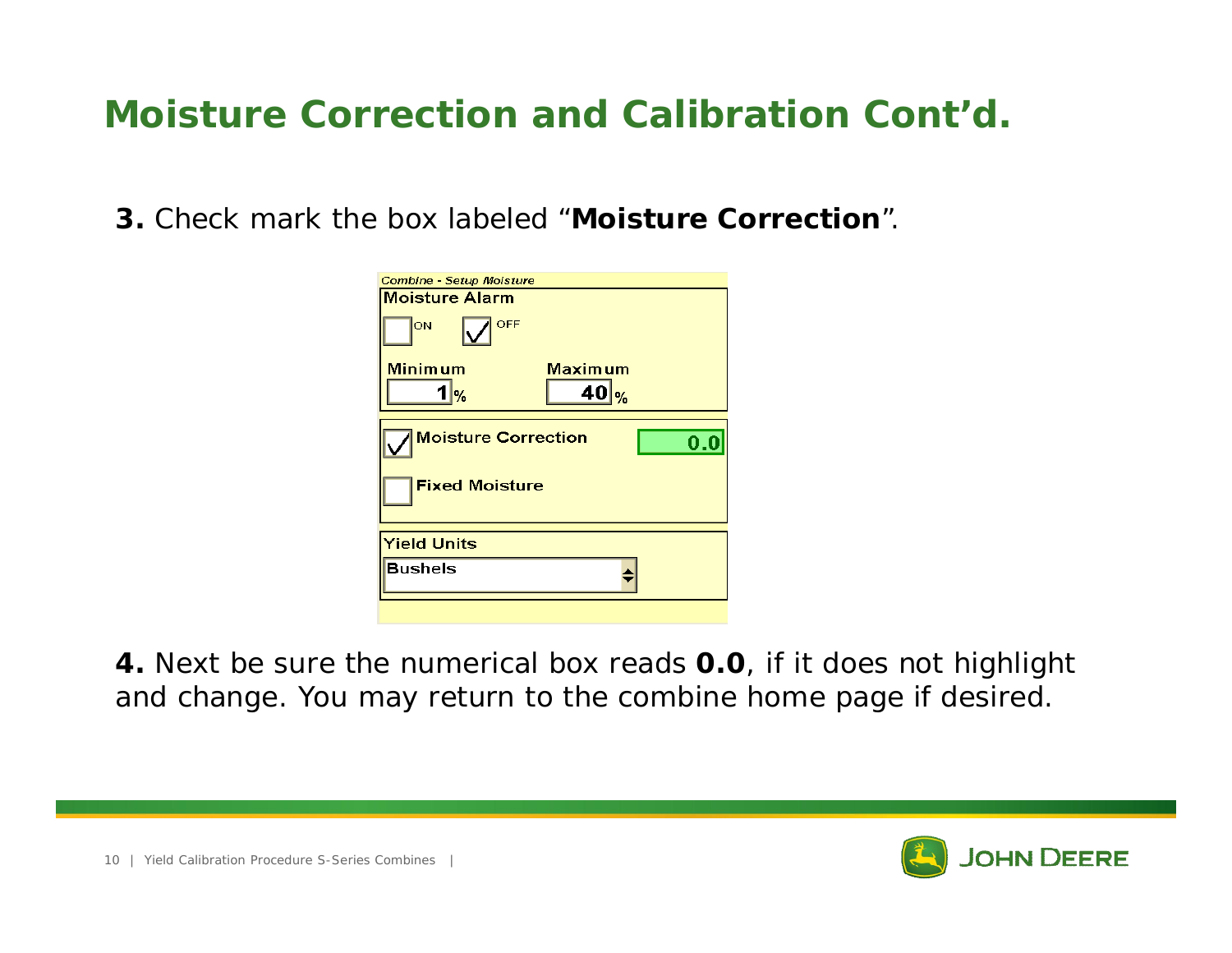#### **Moisture Correction and Calibration Cont'd.**

**5.** Harvest a load of grain and note the "Avg. moisture" on the Harvest Monitor. Example: 13%

**6.** Randomly sample the grain from several locations in the grain tank to collect an average moisture sample. Then measure the average moisture of this sample using an accurate/trusted moisture tester. Example: 12%

**7**. Return to the "Moisture Setup" page and enter the difference in the "Moisture Correction" numerical box. Example: Moisture tester (12%) minus the Combine displayed Average moisture (13%) equals -1.0.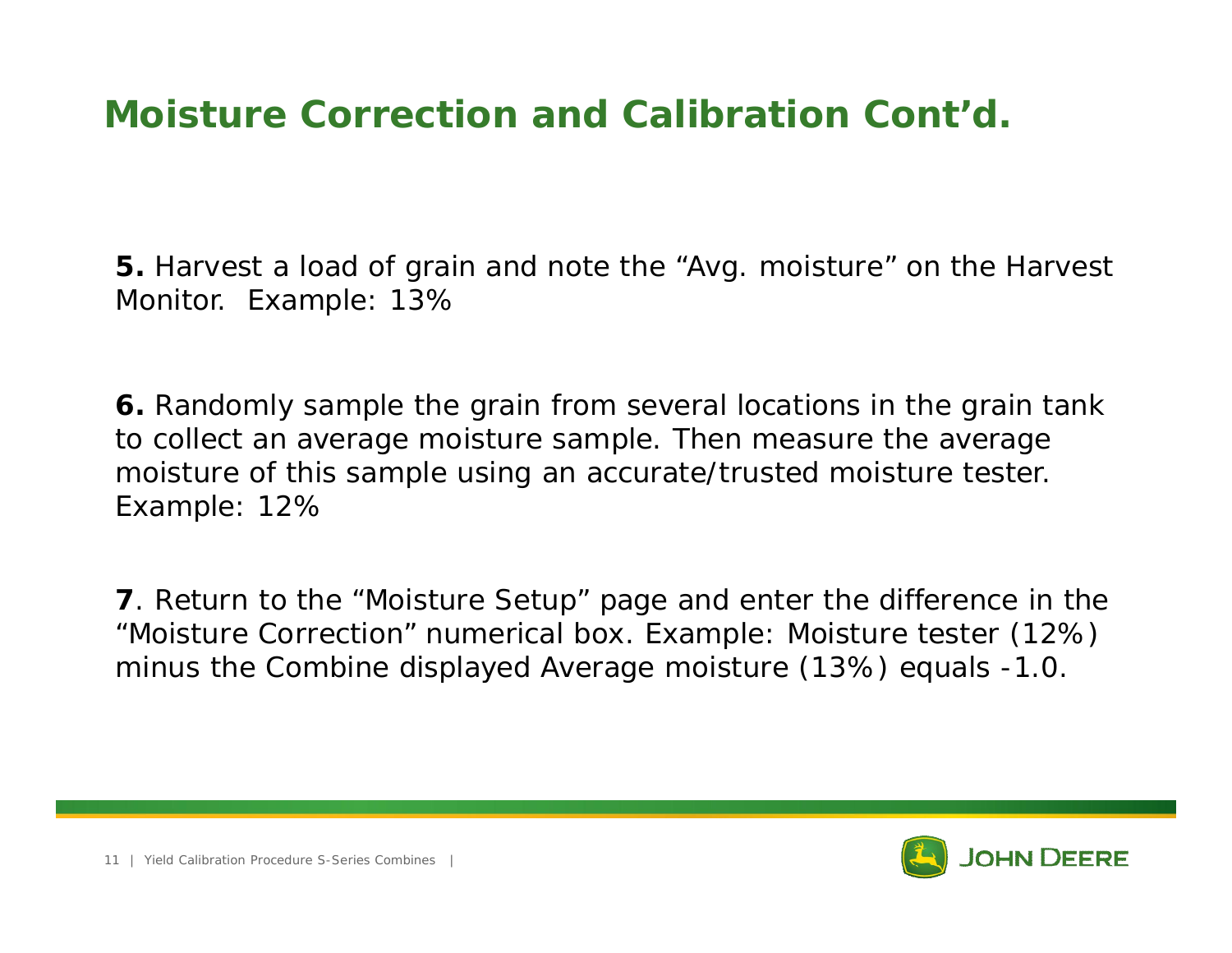### **Moisture Correction and Calibration Cont'd.**

| <b>Combine - Setup Moisture</b>      |
|--------------------------------------|
| <b>Moisture Alarm</b>                |
| <b>OFF</b><br>ON                     |
| <b>Minimum</b><br><b>Maximum</b>     |
| 40 <sub>96</sub><br>1%               |
|                                      |
| <b>Moisture Correction</b><br>$-1.0$ |
| <b>Fixed Moisture</b>                |
|                                      |
| <b>Yield Units</b>                   |
| <b>Bushels</b>                       |
|                                      |

**8.** Repeat as necessary until satisfied.

**-** If moisture readings become erratic in high moisture grain, clean the moisture sensor with water or glass cleaner to remove build up from the metal (fin shaped) capacitance plates.

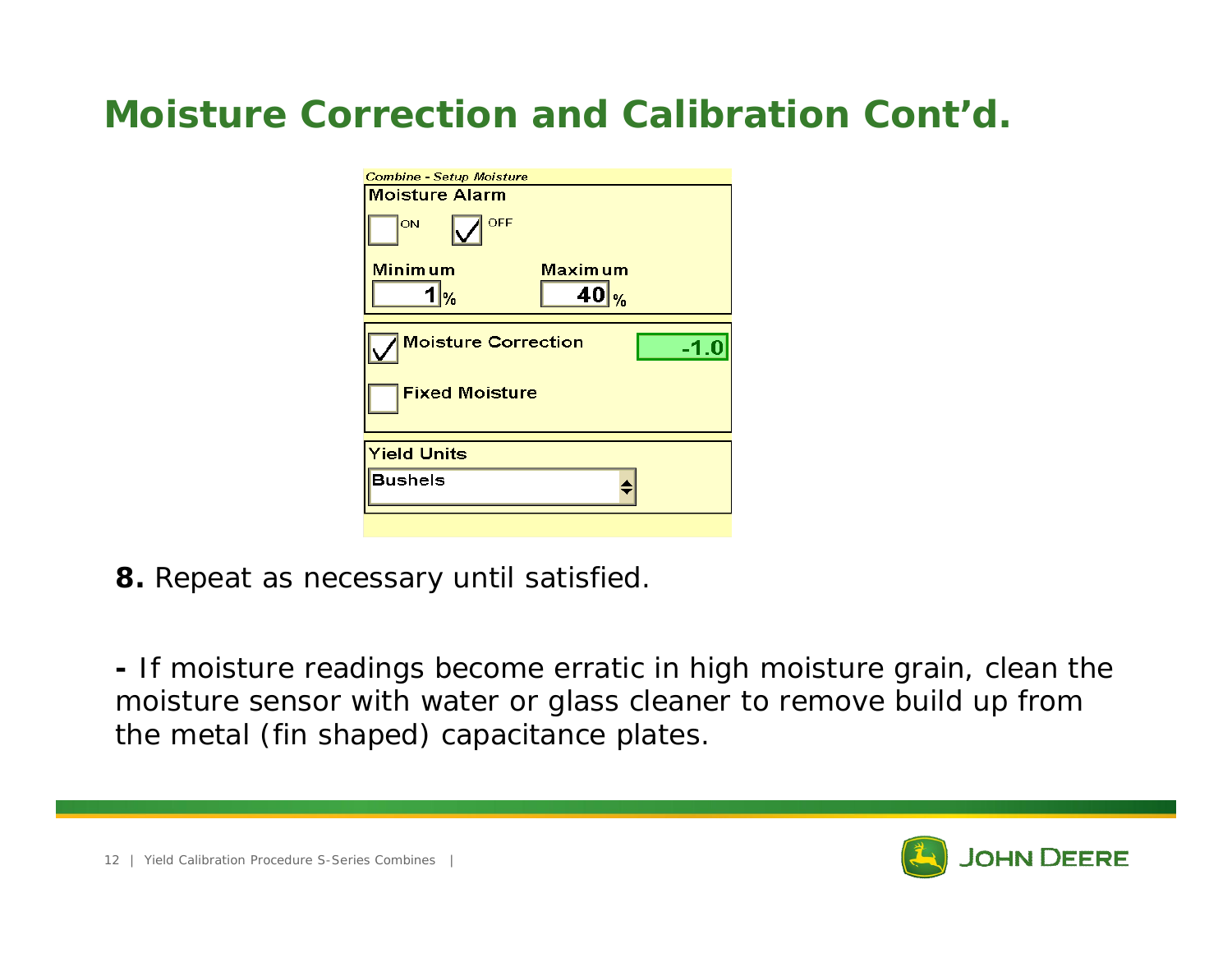**Things to know:**

- Install AXE66411A or newer AYM software on the Moisture Sensor
- Perform Temperature and Moisture correction and Vibration Calibration before weight calibration.

**-** Calibration loads should be uniform in size and be a minimum of 3,000 lbs.

- **-** For more accurate results use 2 calibration loads.
	- $\checkmark$  Harvest first calibration load at normal harvesting ground speed. Example: 5 mph.
	- $\checkmark$  Harvest second calibration load at  $\mathcal{V}_2$  the ground speed of the first load.
	- $\checkmark$  Example: 2.5 mph
- **-** A maximum of 13 calibration loads can be saved for each crop type.
- **-** Calibrate for each crop type.

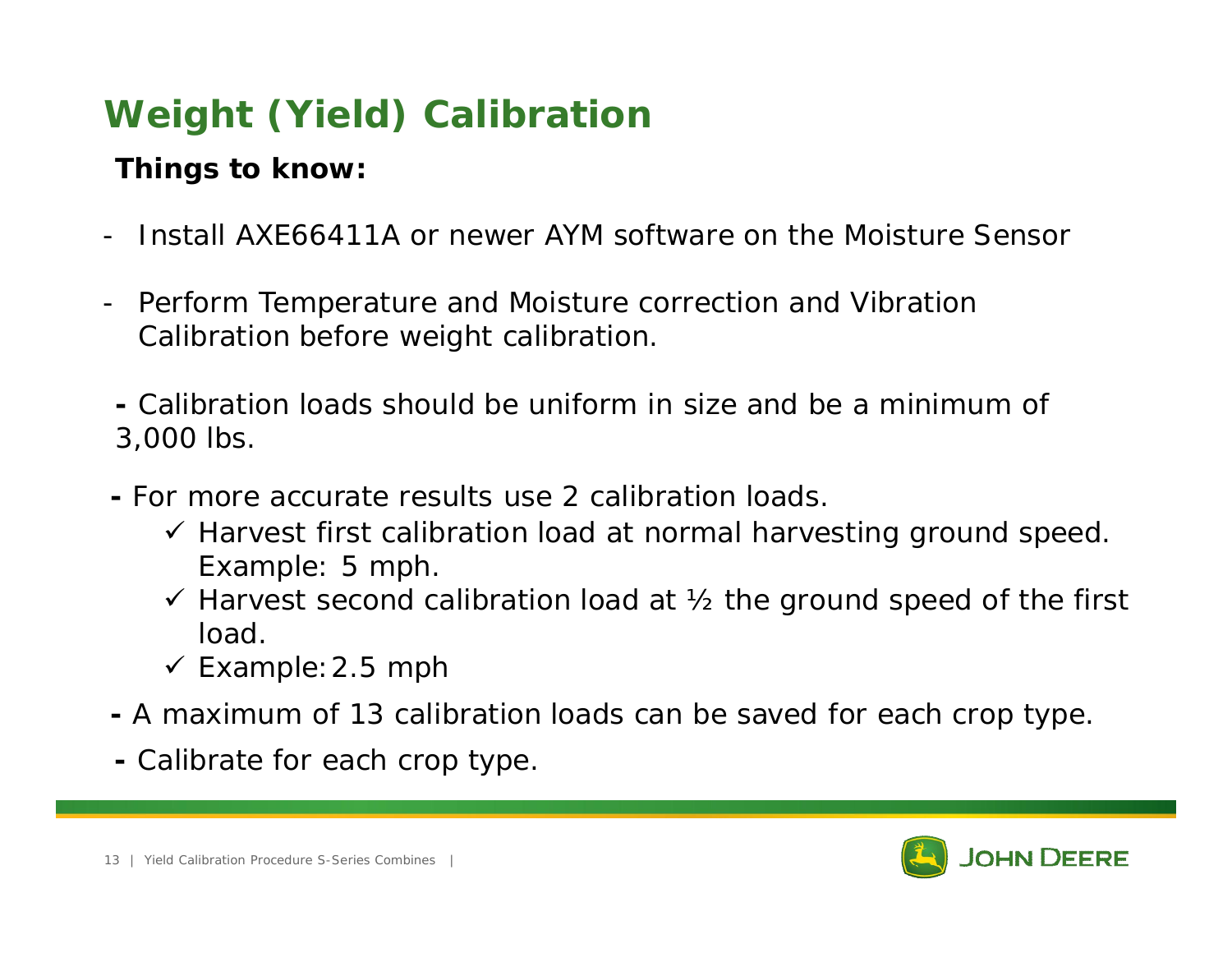**Process:**

- **1.** From the Combine home page press **B**(wrench w/ book)
- **2.** Next press **G**(triangle) for user calibrations.
- **3.** Then select "**Yield**" from the list of calibrations and press "**accept**".

Yield







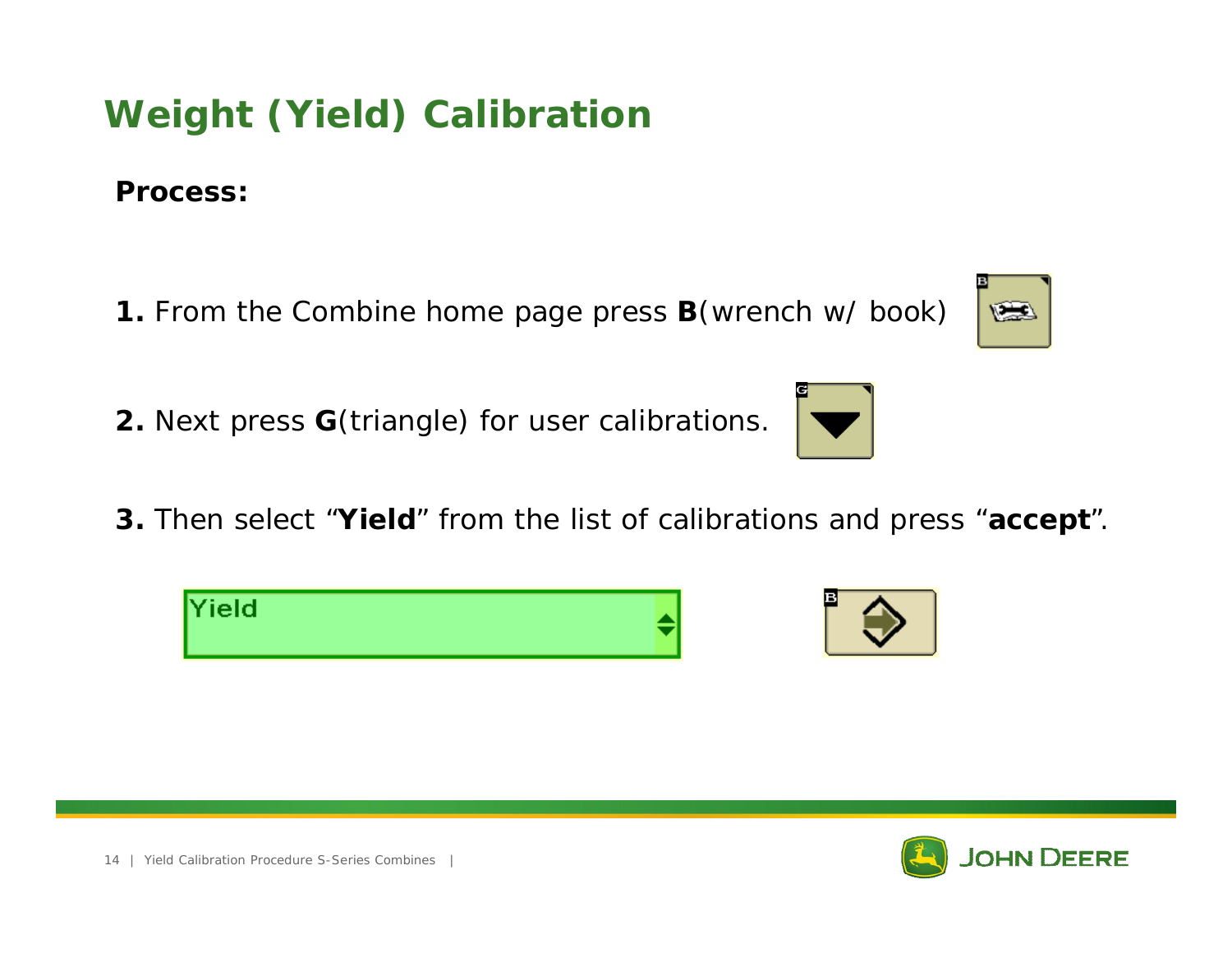NOTE: This screen will be the first Yield calibration screen if there is no pending calibration.

This screen will allow the following options:

- **-** Manage existing calibration loads
- **-** Start new calibration load
- **-** Cancel the calibration process





4. Select the "next" button to begin the calibration, be sure the grain tank is empty.



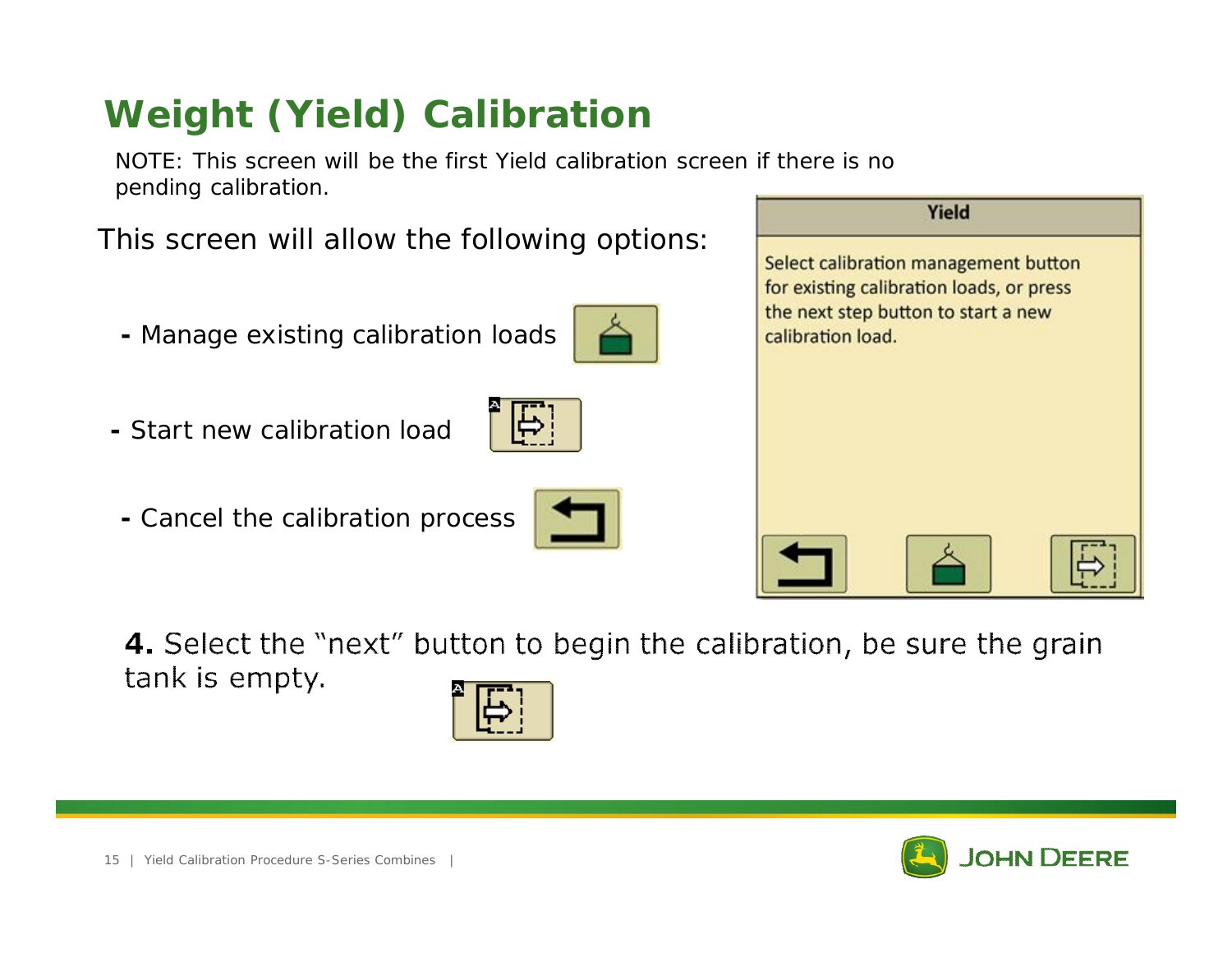**5.** The display will list the first available load number. Begin to harvest, and unload only after accumulating 3,000 lbs. or more.



**6.** Unload and record the actual scaled weight. Select the "**next**" button and enter the "**Actual**" scale weight in the numerical box.

 $%$ 

 $3.4$ 

 $-2.1$ 

 $-2.5$ 

 $1.9$ 

 $0.7$ 

**Ib**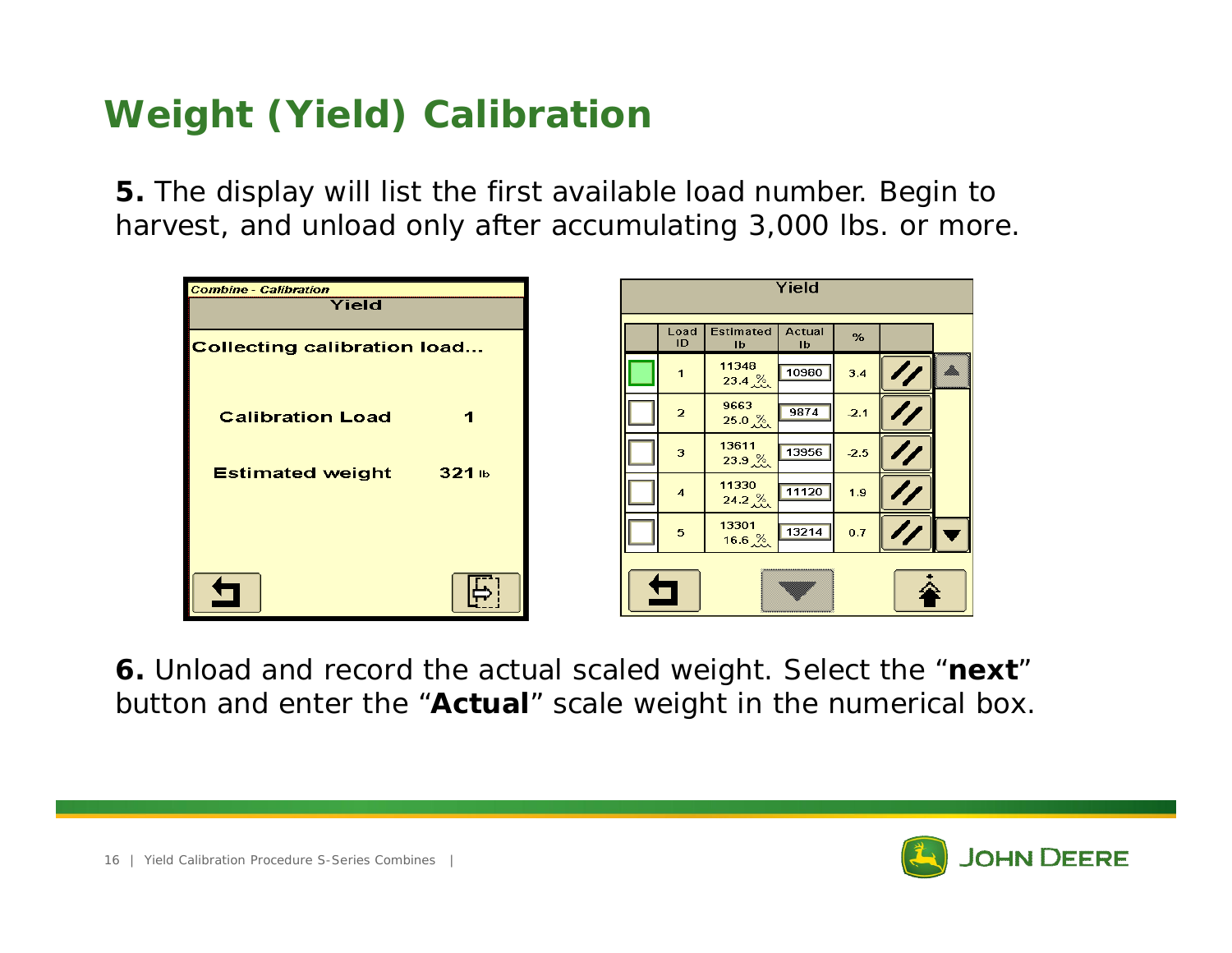**7.** Return to the "Yield calibration" page by pressing the "**return**" icon. Press the "**next**" icon and repeat steps 4 through 7 at different ground speeds.





**8.** After completing your calibration loads return to the "Calibration Management" screen and check mark the boxes next to the load ID numbers with the "%" between the range of -3.0 and 3.0.



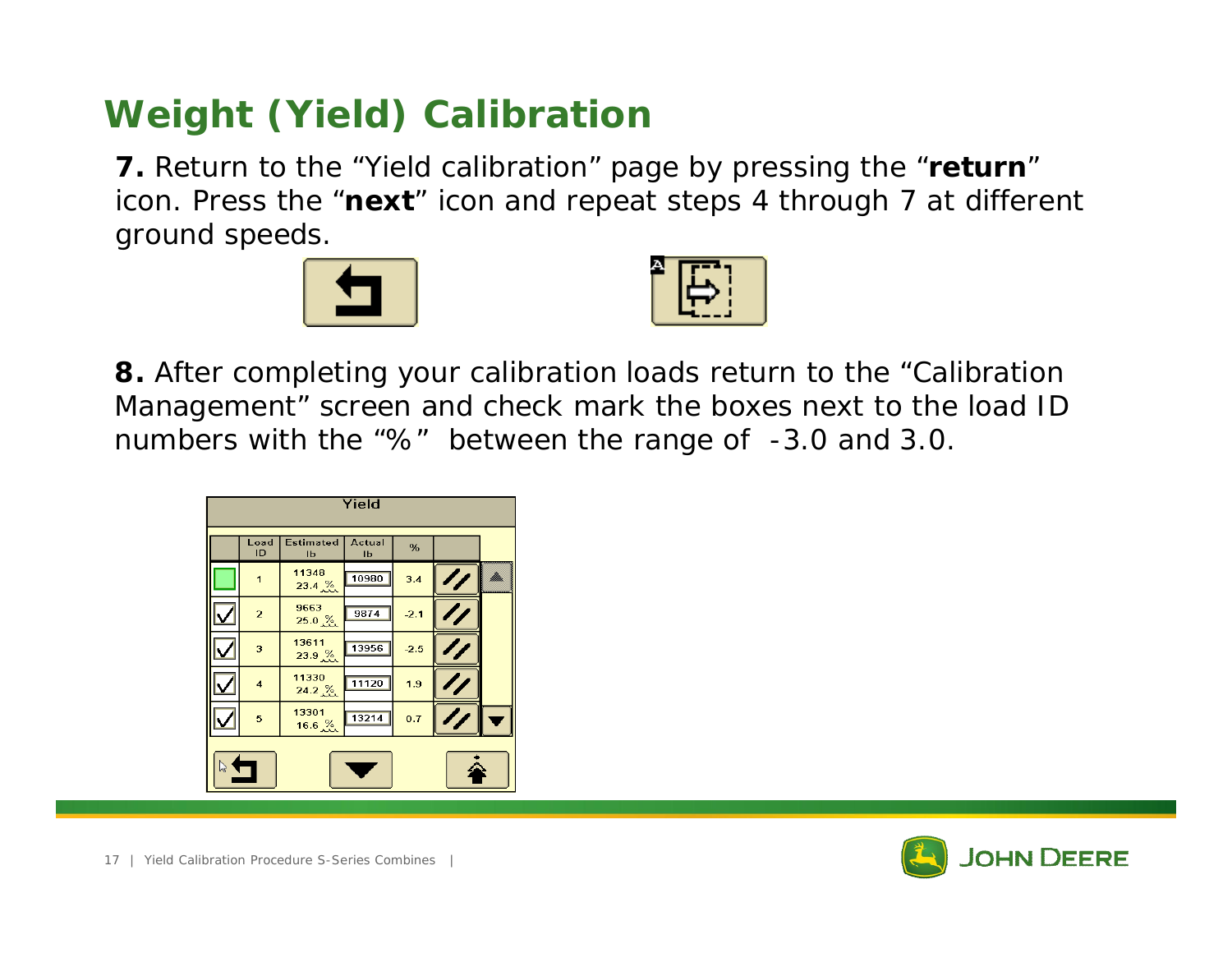**9**. Now press the "**Calibration**" icon(triangle). Once the calibration has completed updating press the "**accept**" icon to exit.



| Yield                         |  |
|-------------------------------|--|
| Calibration has been updated. |  |
|                               |  |
|                               |  |
|                               |  |
|                               |  |
|                               |  |
|                               |  |
|                               |  |
|                               |  |

**10.** To delete unwanted calibration loads or make space for new loads press the "**delete**" icon next to the corresponding load ID. This will permanently delete the calibration load.



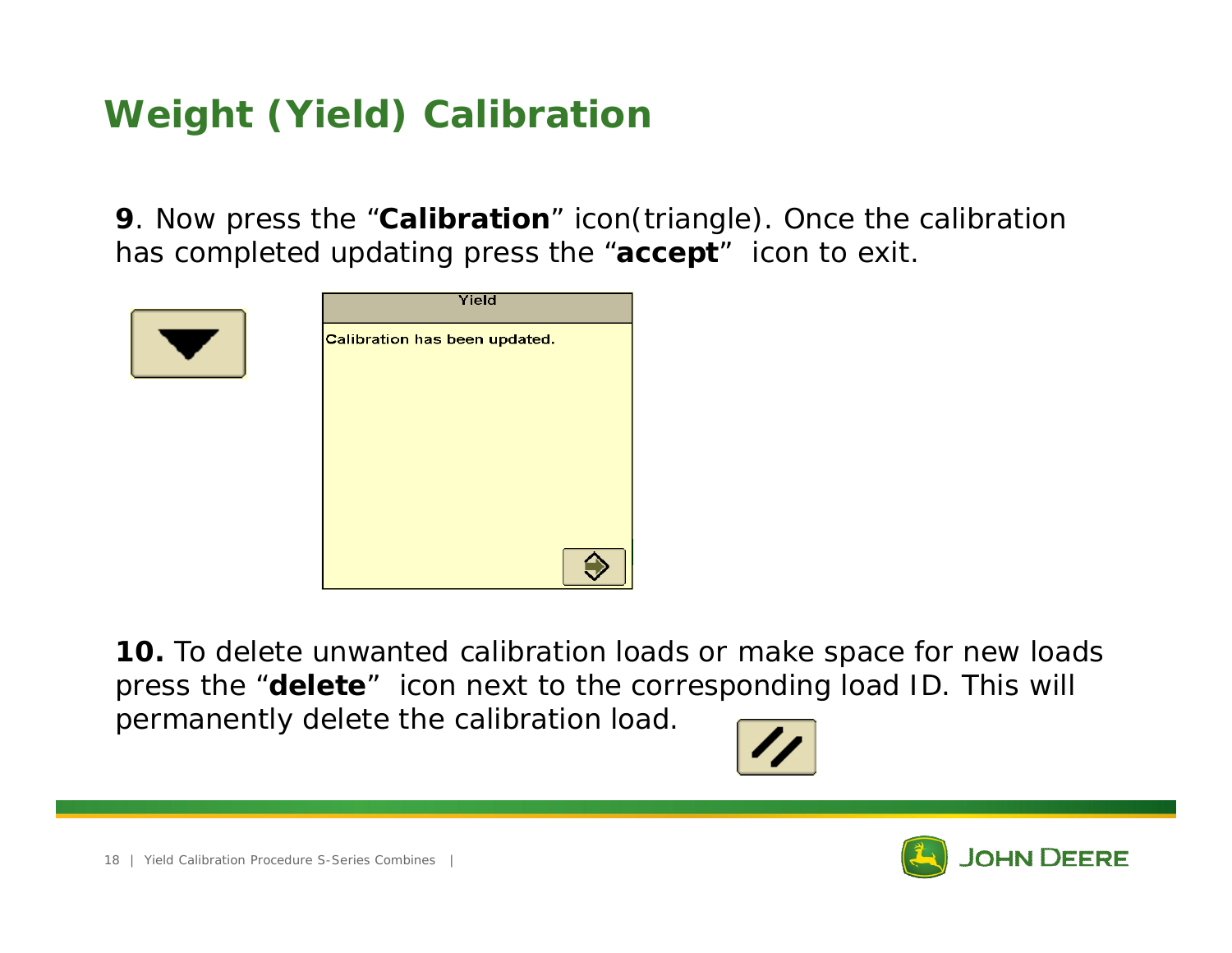### **Weight Calibration Helpful Hints**

**-** Make sure the moisture meter and mass flow sensor are clean before calibration.

**-** Complete as much of the documentation setup in the display as possible before harvest.

**-** Calibration loads should be completed near the same time, once per season per crop.

**-** Treat wet corn >20% and dry corn <20% as separate crops.

**-** Calibrate in as uniform crop as possible, avoid calibrating when opening up a field.

- **-** Calibrate to an accurate reference scale.
- **-** Check/confirm calibrations from time to time during the season.
- **-** Do not unload on the go while calibrating.

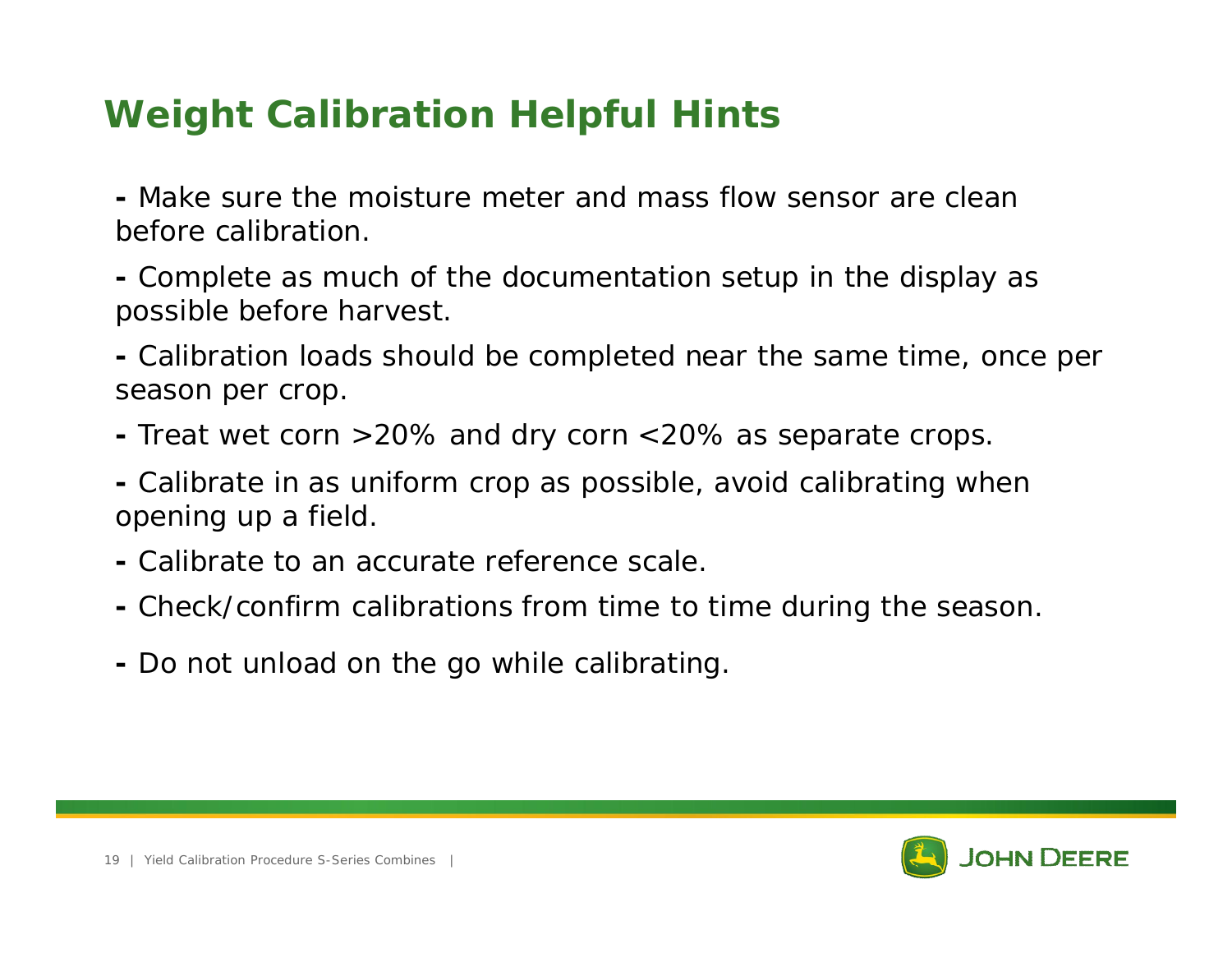#### **Additional Information**

**This is intended to be a Quick Reference for completing Yield calibrations on S Series Combines.**

**If additional problems exist, reference the "Ready To Harvest Guide on Yield Accuracy" on your GoHarvest App.**

**For more detailed instructions, please consult the Operators Manual or contact your John Deere dealer.**